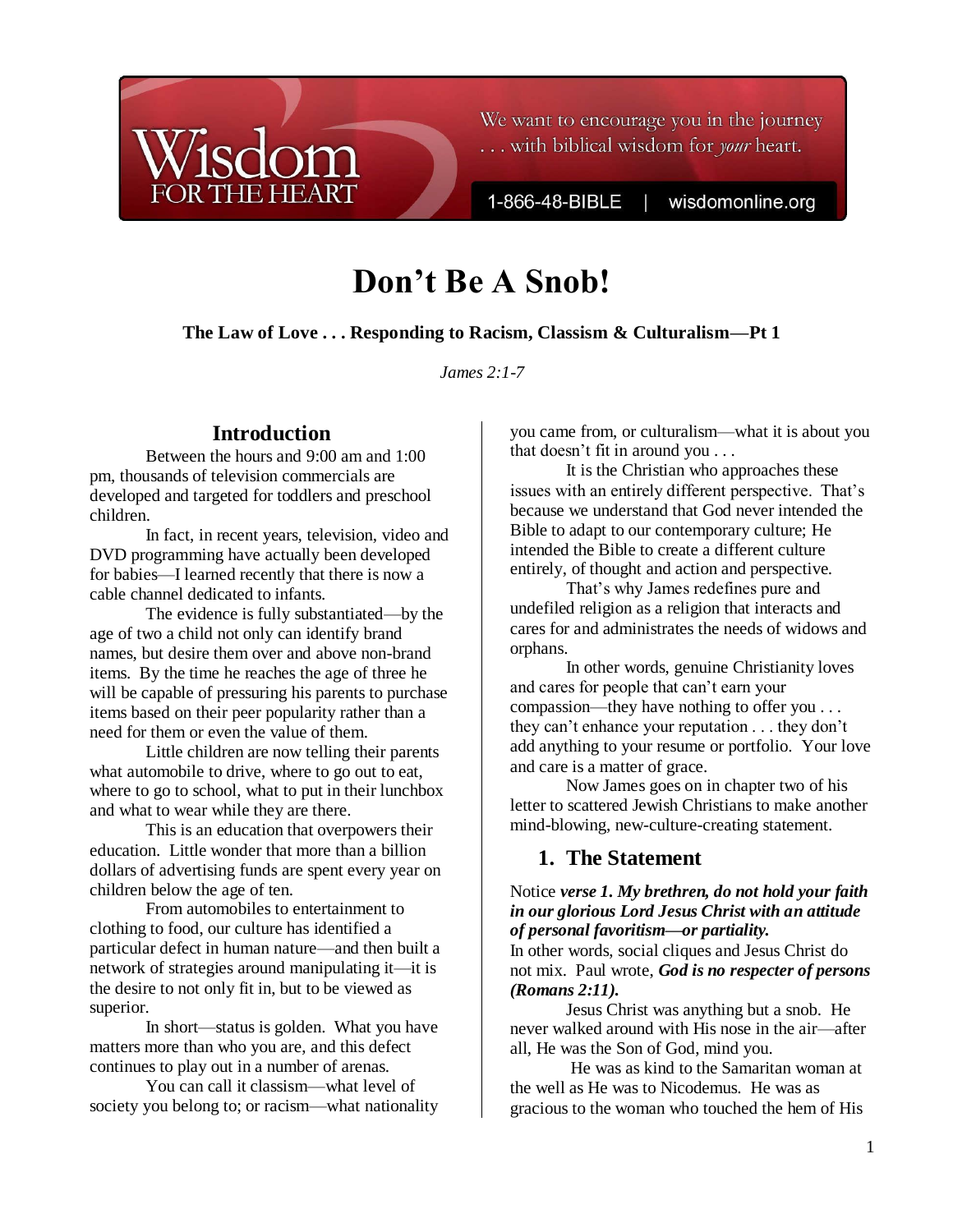garment as He was to Jairus, the ruler of the synagogue. He was as available to blind Bartimaeus as He was to the rich young ruler. He gave the outcasts and untouchables as much an offer of salvation as he did the scribes and Pharisees.<sup>i</sup>

His overriding concern was the condition of their soul.<sup>ii</sup>

James writes here to Christians and effectively says, "Do the same thing . . . think the same way: partiality and Christianity are incompatible."

It was interesting to discover that the original word translated *"personal favoritism, or partiality" in verse 1* is a compound word that *never* occurs outside of Scripture. It was apparently a word developed early in the church.

The words squeezed together to create this word here literally mean, *"the receiving of face".* It came to refer to attention given to someone based on their face—how attractive they were; it developed into the idea of giving someone attention and favor based on their status, education, race, wealth, rank—regardless of the merits of their character or personality.<sup>iii</sup>

The Amplified Bible paraphrases verse 1 to read, *"Stop holding the faith with snobbery."*

This is one of those culture shifting declarations. Something is going to radically change for the believer who wants to grow up.

I have an article from the Johns Hopkins University Press which highlights the writings of Hesiod—a poet who lived 700 years before Christ in which he wrote and I quote, "Love those who love you, and help those who help you. Give to those who give to you, never to those who do not."<sup>iv</sup>

That isn't hard to do . . . and that's the way the world works . . . that"s life . . . get over it. Jesus Christ of course, turned that thinking upside down when He effectively said, "You"ve heard it said that you should do unto others as they do unto you—you"ve been quoting Hesiod for centuries but I say to you*, "Do unto others what you would like for them to do to you, even if they don't return the favor.*" (That's the Amplified version of Matthew 7:12)

Listen, that issue is as real to us in the  $21<sup>st</sup>$ century as it was in the  $1<sup>st</sup>$  century. Don't fall back into classism and racism and culturalism. Don"t bow to status . . . don"t pant after brand names . . . don"t focus on the social register . . . don"t pander to image, don"t focus on appearance . . . because if you do, you will not be able to reform the corresponding

attitudes and actions of partiality . . . prejudice . . . pigeonholing everybody into stratified categories.

Those attitudes and actions are exhibits in a person"s life that he while he may "be" in Christ he is not 'growing up' in Christ.

I say that he may be "in Christ" because James is using an imperative that can be translated, "Stop it!" Stop holding your faith in Christ with an attitude of partiality."<sup>v</sup>

James knew full well the problem of prejudice and partiality. The problem in the church he pastored there in Jerusalem was the simple fact that Jews didn"t like Gentiles and vice versa.

Much like the church today has a difficulty overcoming the past and the prejudices between Mexicans and Puerto Ricans; between Taiwanese and mainland Chinese; between Hispanics and blacks and between whites and blacks; between the Japanese and the Chinese, between the Hutu's and Tutsi tribes of East Africa; between the untouchables and the Brahman castes of India and on and on.

This is 'receiving someone by their face' this is favoritism based on status and image and race. Then what happens? Some from every tribe and tongue come to faith in Christ. And they come into the assembly of believers.

They, like everyone before them, may have been redeemed by Christ, but they still entered the church with baggage.

Listen, we all come to church carrying the luggage of our former lives. We import into the church our former education in the world"s perspective on brand names and value judgments. It ultimately transfers onto people that get classified and codified and categorized as "who"s-who" and 'who's-not'.

You see, according to James, our unity and acceptance and love has nothing to do with our face, it has everything to do with our faith, but this kind of favoritism was taking place among first century believers, and it wasn"t but a matter of months after 3,000 people came to faith in Christ in Jerusalem, that the very first church division arose and the complaints began to be aired—over what? Over the prejudiced preferential treatment in the church toward Hebrew widows over the second class Grecian widows.

You see, it didn"t take long for people to unpack their baggage in the church sanctuary. It didn"t take long for the church to develop first class seating and coach seating—the Jews were in first class and the Gentiles were back there in coach,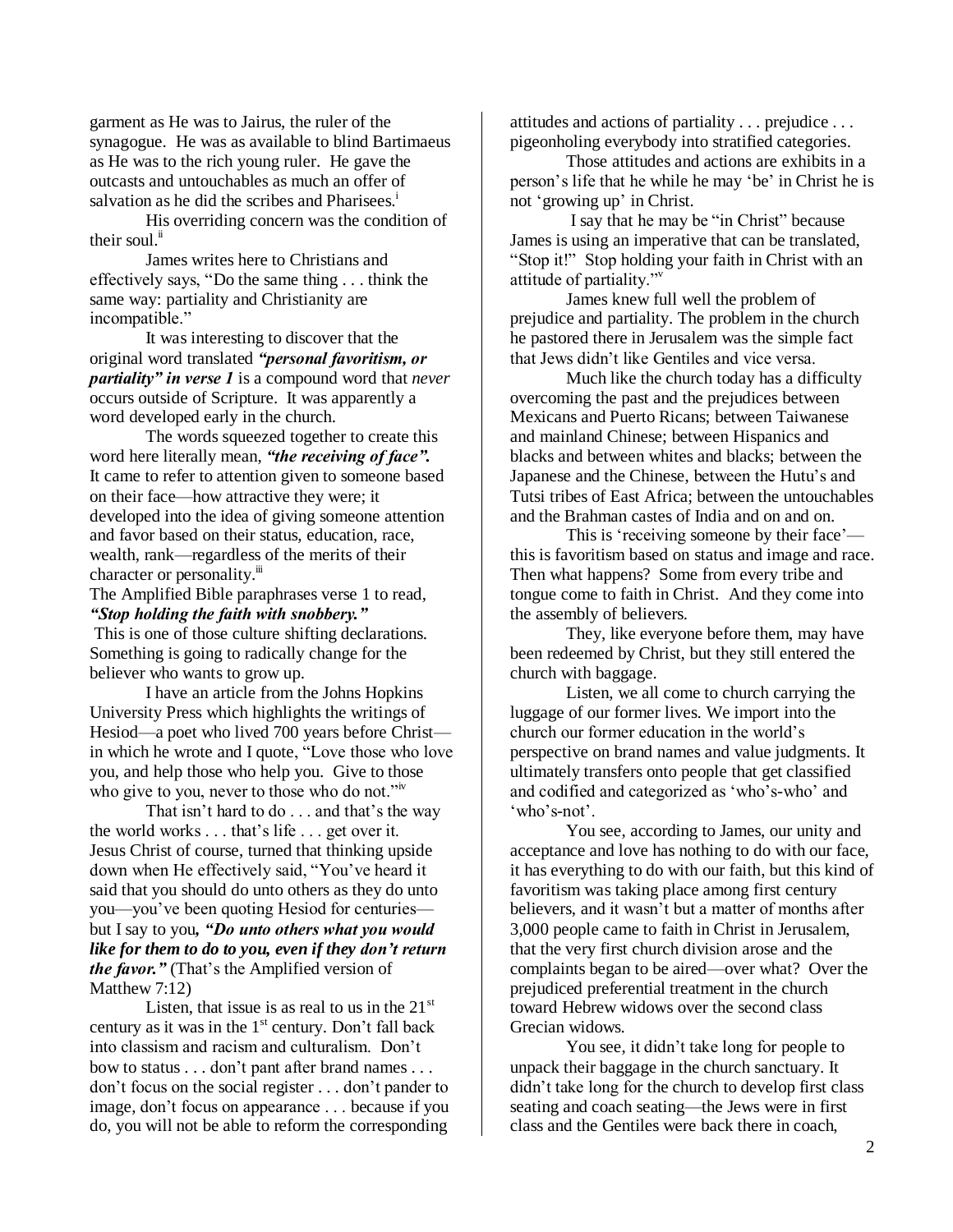where people sit closer together than they do their own spouses.

*I flew coach to New Hampshire this past weekend sitting in coach and I'll tell you, the last time I sat that close to someone, I was proposing marriage!*

*In fact, all Southwest Airlines had was coach seating—I and the lady next to me took turns alternating between sitting forward and then back, so we could actually breath.* 

Somebody told me recently that airlines are figuring a way to raise the seats and then bend them downward on both sides so that they can eliminate three inches of width per seat. That's not a seat . . . that's a saddle!

Speaking of seating problems, James moves from his opening statement in verse one to a seating scenario in verse two.

# **2. The Scenario**

Notice the real life scenario in *verse 2. For if a man comes into your assembly with a gold ring and dressed in fine clothes, and there also comes in a poor man in dirty clothes* . . . stop just a second before the usher seats them, get this picture in your mind.

The language of James' scenario indicates that these men come in while the church service is already in progress.

The word translated 'assembly' is actually the word *sunagoge* ( $\sigma$ *v* $\alpha$  $\gamma$  $\omega$  $\gamma$  $\eta$ ) from which we get our word, "synagogue".

James also uses the word *ekklesia*  $(\epsilon \kappa \lambda \eta \sigma \iota \alpha)$  translated 'church' in chapter 5—both words refer to an assembly of worshippers—the use of the word "synagogue" is even more evidence that James was written early in the history of the New Testament Church.<sup>vi</sup>

So these two men come into the service late—the service has already started—proving this was a Baptist church.

The first man is wearing a gold ring. You need to understand that someone wearing gold rings would be showing off both status and wealth. James is presenting a man of rank and power and money.

James is actually using a word that literally means "gold fingered". The wearing of rings for men and women were common in both the Jewish and Gentile world.

However, a man of wealth would wear rings on his left hand and on every finger. This would be

an ostentatious display of wealth. And if you weren't all that wealthy, there were shops in the 1<sup>st</sup> Century world where you could rent rings so that you could put on a show of being wealthy.<sup>vii</sup>

Like renting an expensive car for your high school reunion, which I"m sure you would never do. The Roman philosopher, Seneca, wrote in the  $1<sup>st</sup>$ Century that wealthy men adorned their fingers with rings and gems arranged on every joint. $\frac{v}{u}$ 

The church actually addressed this issue in the first century—Clement of Alexandria—a church leader serving about 100 years after James, actually urged Christians to wear only one ring and to keep from such public displays of wealth.

In other words, they had a problem with bling—all the way back in the first century. James also says in *verse 2 that he was wearing fine clothing*.

The word for "fine" is lampra which gives us our word, lamp. It literally translates as clothing that was shining or bright. More than likely he was wearing the shining white garments often worn by wealthy Jews.<sup>ix</sup>

He comes late to church—maybe on purpose—and he walks into the assembly looking like the gemstone cowboy. This guy is decked out in a way that announces he is wealthy and powerful. He"s got status and power and image down to a science—and every head turns.

Then another man comes in—James describes him in *verse 2—and there also comes in a poor man in dirty clothes.*

James uses a word for poor that we would use of a homeless person. In this scenario, James is obviously creating two polar opposites. It isn"t that this poor man doesn"t have much money—he has no money; which is a total contrast to Mr. Bling Bling who obviously has money to burn.

By the way, there isn't anything wrong with being rich or poor—in fact, to treat rich people badly is nothing less than reverse discrimination. That's not James' issue at the moment—although it's obvious in this setting that the rich man wants everybody to know it. The point James is about to make is our personal reaction to either man.

Then there's another contrast—their clothing. James says the poor man"s clothing was dirty. The word is actually stronger and refers to clothing that is filthy. $x^x$ 

He can"t afford a bath and his clothing hasn't been cleaned in some time—it's probably from the nearest alley or trash bin. He literally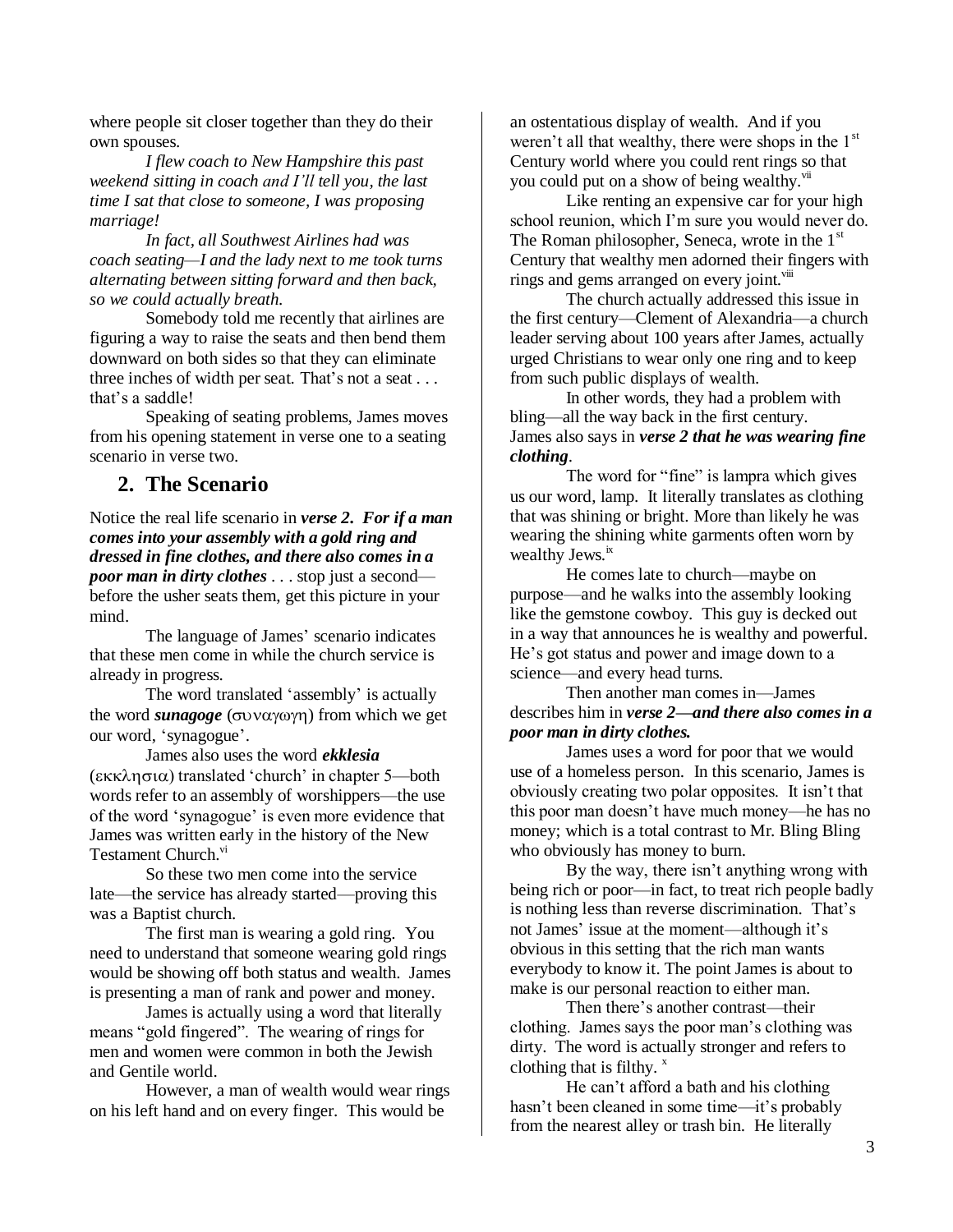stinks and is obviously beyond being down and out. He is, in the words of one Greek scholar, "dirty, worn and shabby."

Unlike the first man, he has no connections, he has no money and no status and the worst image and the larger issue is this—he has nothing to benefit the Christians gathered in that assembly.

By the way, he isn"t coming to church to get money. The implication is that he and the rich man are unbelievers who"ve just so happened to come into the assembly to find out what"s going on.

Now watch what happens in *verse 3. And you pay special attention to the one who is wearing the fine clothes and say, "You sit here in a good place," and you say to the poor man, "You stand over there, or sit down by my footstool."*

You pay him special attention. The verb means to stare—to look with admiration—we would say, to gawk. I mean, everybody stops breathing and starts staring. One Greek scholar says this verb has the nuance of covetousness and envy.  $\frac{X}{X}$ 

In other words, everybody is looking at him and saying in their heart—Man, does he have it made . . . what a life . . . I would really like to be a little more like him.

To this day, Greek Orthodox churches in Greece do not have auditoriums filled with pews or chairs. There are some chairs along the walls for the feeble. But there are some benches up front and they are reserved for the prominent guests or wealthy members—in fact, the practice was to rent them out. $\frac{X}{i}$ 

That practice came over into England and then America where pews had little doors with key locks and you rented your seats. From that rent, the church met its budget, and nobody sat in your seat . . . even that problem is old.

Pastors in early American history made news when they offered to free up the pews and anyone could come.

John Wesley and George Whitfield created a scandal in the 1700"s by preaching in the open fields to the common people—historians talk of these men preaching the gospel to thousands of coal miners at dawn in the fields and their tears of repentance streaming white trails down their coal darkened faces.<sup>xiii</sup>

They weren't in church because they didn't have money to buy or rent a pew—they weren't considered well connected or respectable.

Can you imagine just 50 years ago a black man couldn"t drink from the same water fountain as a white man—they didn"t eat in the same restaurants, shop at the same stores, swim in the same pool and they certainly didn't go to the same church. What a stain on our past history!

I've often wondered where the pastors were—where were the expositors and their pulpits where were men who were governed by the text? And where was James chapter 2? Frankly, it never moved—it was right here in our hands all along!

Do you have any idea how wonderful it is to have white people and black people, folks from India, Mexicans and Portuguese, Chinese, Japanese and Taiwanese all in the same services today?

Listen, may this spirit grow and serve as evidence that cultural norms can be toppled by the truth of the gospel of grace. Amen?

We even have Carolina fans and Duke fans in here. They may not be sitting next to each other, but they"re in the same room.

Now I mentioned earlier that an usher seated these men, becoming the spokesman for the assembly. I need to correct something in order to show you how deeply rooted this problem was.

While James leaves the speaker here in *verse 3* unidentified, he isn't actually an usher, as we would think of the men who helped you find a seat in here today.

In James day, we know from church history, this usher would have actually been someone appointed to meet visitors and see to their needs including help them find a place in the assembly.

We can't be sure when the practice got started, but we do know in the early church it was actually the deacons who were assigned by the pastor to be in charge of seating the people and keeping the service free from any disturbance.

In fact, if anyone came in late, the deacons' job was to write down their name and charge them a fee—okay, I made that part up.

Actually, we know from history that it was the deacon who was assigned to help the latecomer be seated so that the pastor wouldn"t have to interrupt his sermon to direct them to available seats. Also, one early church document revealed, it kept the pastor from being tempted to offer a good seat to any wealthy visitors.<sup>xiv</sup>

So this isn"t a problem with an unspiritual usher—this is a problem with the character of the church leadership which makes its way to the heart of the congregation and everyone ends up accepting the same image and status and name brand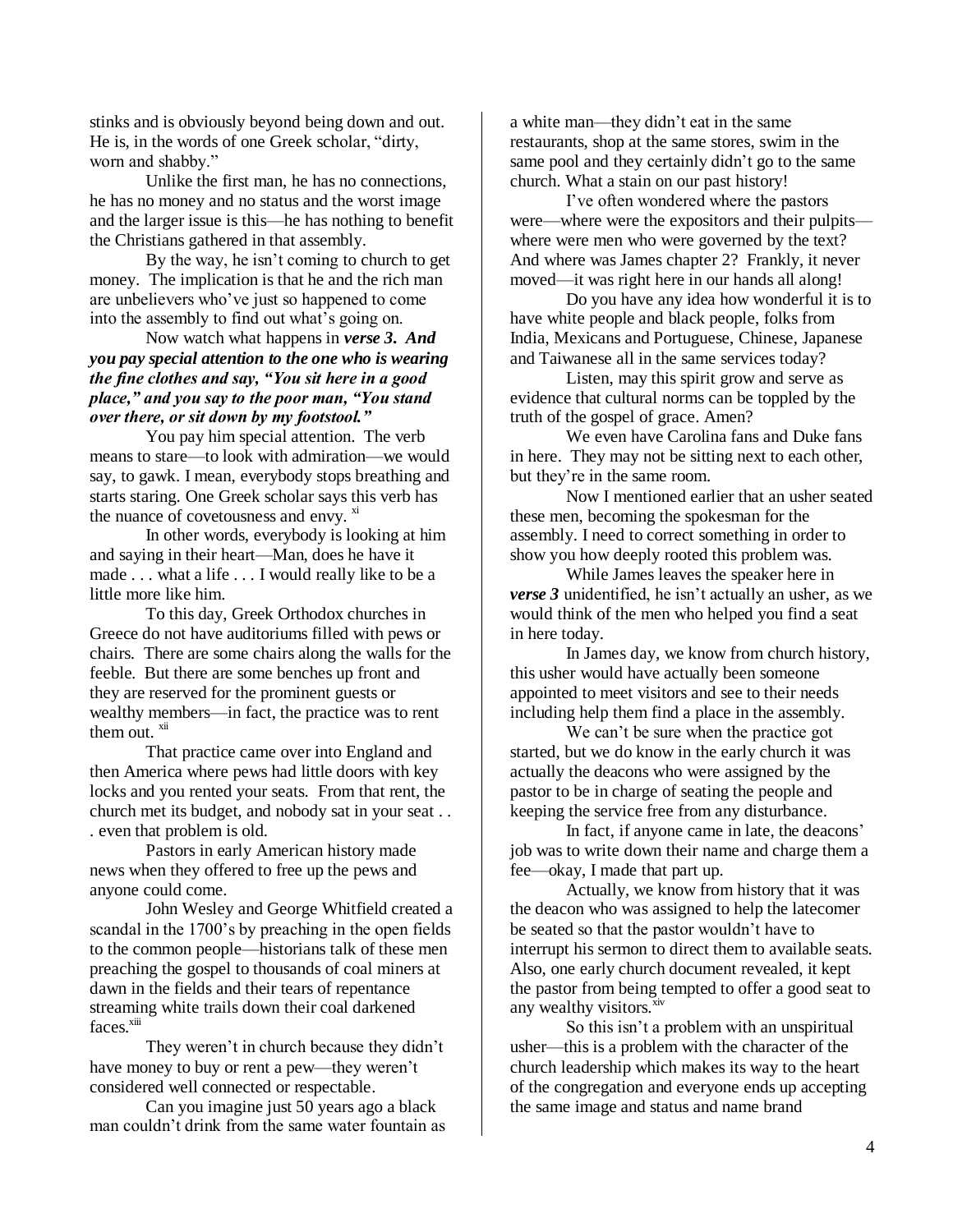mentality, showing partiality and favoritism just like the world.

The average church even today could begin their services on Sunday morning by effectively saying, "Now while the instruments play, please stand up and shake hands with at least two people who aren't in your clique."

# **3. The Summary**

## **a. Favoritism is evil**

James now provides a summary of this scenario. He writes in *verse 4. Have you not made distinctions among yourselves, and become judges with evil motives?*

This is summary of what God thinks about what just happened in church.

First, James says that it is nothing less than sinful thinking. James says how evil it is to come into the assembly and make all these distinctions among you — to create classism in the church. And he just says it—it's evil. Call it what you will, it"s not right.

#### **Partiality and favoritism isn't a skin problem, it's a sin problem.**

So the guy with money and connections gets the chief seat while the poor guy gets his clothing even dirtier by having to sit cross legged on the ground—or be forced to stand on his undoubtedly weary feet for the hour long or more worship service.

Listen, the church must be the one place on planet earth where racism and classism are wiped out.  $^{xy}$ 

 The church is the place to demonstrate how to think correctly—how to value others according to God's culture—not man's.

Kent Hughes, long time pastor of the Wheaton Bible Church, told the story in his commentary on James of a poor, but committed Christian woman who wanted to join a church near her home where she would be able to walk to services. She showed up and talked to the pastor about it. He wasn"t too happy with how she looked and talked and wasn"t too sure she"d do much for the church. So he told her not to be too hasty, but to go home and read her Bible each day for an hour and see how she felt about the decision after that. She did. A week later she was back and she approached the pastor again. He was a little irritated, but said, "Tell you what, why don"t you go home and pray every day about this decision and ask the Lord if He

really wants you in this fellowship." He didn"t see her for several months. Finally, one day, he was walking downtown and their paths crossed. He coughed nervously, but asked, "Well, what have you decided?" She said, "Oh, I did what you asked me to do—I went home and prayed every day, and one day while I was praying, the Lord said to me, "Don"t worry about not getting into that church. I"ve been trying to get in there myself for the last 20 years and they won't have me either."<sup>xvi</sup>

How tragic is it, when the church does in here what the world does out there.

**b. Favoritism is contrary to the gospel** James not only condemns this assembly for their sinful attitude, he also challenges the fact that their thinking is contrary to the nature of the gospel.

Notice *verse 5. Listen, my beloved brethren*—note this—he's speaking to believers *did not God choose the poor of this world to be rich in faith and heirs of the kingdom which He promised to those who love him?*

By the way, James is not to be misunderstood here as having shut the door on the wealthy. What he"s effectively saying is that the gospel of Christ is available to the poor.

In fact, the gospel of Christ"s love is especially precious to a poor person who has nothing. To someone who is considered without value, he is amazed that God would grant to him, by faith in Christ, eternal value.

The poor especially are enthralled by the fact that the ground at the foot of the cross is level, and quite frankly, church history can easily demonstrate that comparatively more poor people than rich have responded to the gospel.

The words of James provoked my thinking . . . why is it that poor people around the world—and here in this county—are more interested in the gospel than the wealthy?

Why are the historical movements of Christianity—all the way up to Spurgeon in England, among the blue collar worker than the white collar wealthy?

Perhaps it's because:

- The poor have little optimism that this life will offer any solution and they long for a better ending;
- The poor have no unrealistic sense of selfimportance;
- The poor person more immediately recognizes the gospel is good news;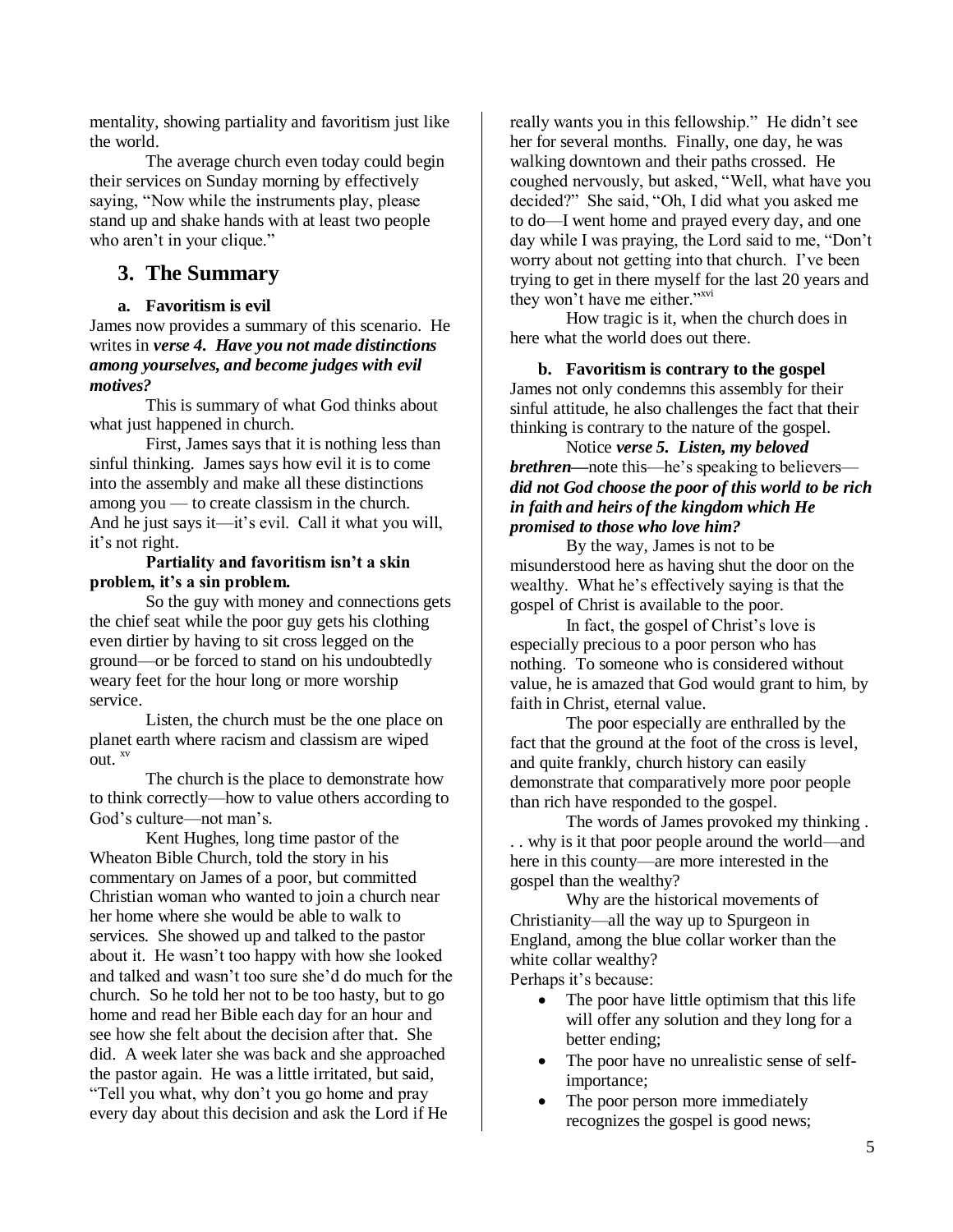- The poor are amazed at the idea that God loves them;
- The poor have little if anything to hold them back from embracing Christ;
- The poor anticipate with greater joy the thought of a future with a benevolent sovereign.

Why are not more wealthy individuals coming to Christ?

Perhaps it's because:

- The rich are lured into believing that God is blessing them—they confuse financial security with spiritual security;
- The rich depend on themselves and look down on anything that's free;
- The rich are interested in joining something that will enhance them, not humble them so the church is not attractive to them;
- The rich aren't intrigued by a heaven that promises some of what they already have;
- Having all their earthly needs met, they fail to consider eternity and their greatest need.

# The Apostle Paul put it this way when he wrote, *"Consider your calling brethren, not many wise, not many mighty, not many noble are called . . . if you're going to boast about anything, boast in the Lord. (1 Corinthians 1:26-31)*

You got anybody really important in the church over there? Not really . . .

In his newsletter, Leonard Ravenhill tells about a group of tourists visiting a picturesque village in England and they walked by an old man sitting beside a fence. In a rather patronizing way, one tourist asked, "Were any great men born in this village?" The old man replied, "Nope . . . just babies."

I love the treatment of Eugene Peterson as he paraphrases this text, *Take a good look, friends . . . I don't see many of "the brightest and the best" among you, not many influential, not many from high-society families. Isn't it obvious that God chose men and women that our culture overlooks and exploits and abuses, chose these "nobodies" to expose the hollow pretensions of the "somebodies"? Everything that we have—right thinking and right living, a clean slate and a fresh start—comes from God by way of Jesus Christ. (I Corinthians 1:25-27)* 

So how can we dare to treat people differently than Jesus Christ treated them? How can we look down our nose at nobodies when they happen to be God's favorite flavor?

Are we in agreement with the gospel or not? And how do we demonstrate the gospel—even in the assembly—while younger Christians watch?

I mean, if you were sitting in this assembly that James is describing, wouldn"t you conclude:

- That the rich man must be more important to the church than the poor man?
- That maybe God likes this guy better because He made him rich.
- Maybe God doesn"t like poor people, because the church obviously doesn"t either
- Maybe poor people deserve to sit on the floor
- When it comes to the church, like the world, money talks
- It looks like the church leaders are going to cater to the wealthy.<sup>xvii</sup>

All the above could be learned that day in the seating of two men on a Sunday morning, and the congregation learns how to be spiritual snobs; how to receive people *because of their face* and not their faith. According to God, the lessons learned would be sinful thinking and contrary to the gospel.

**c. Favoritism doesn't make logical sense** James also goes on in this summary to say, "Your favoritism doesn"t even make logical sense."

# *Look at verse 6. But you've dishonored the poor man. Is it not the rich who oppress you and personally drag you into court?*

In other words, what are you thinking? You"re fawning on Sunday over the very person who may drag you into debtors" prison on Monday.

In the first century there was the legal custom called "summary arrest." If a creditor met a debtor on the street, he could seize him by his robe and literally drag him to court. Often times the wealthy used their influence in property disputes and the poor were without representation.

Again, James is not condemning the rich for being rich or powerful, but for using their wealth and power to gain an advantage over the poor.

We saw that recently as officials in Beijing ordered the bulldozing and dismantling of hundreds of homes of poor people to make room for Olympic buildings.

## **d. Favoritism creates friendships with blasphemers**

Quickly, James goes on to add one more reason partiality toward unbelievers who are wealthy and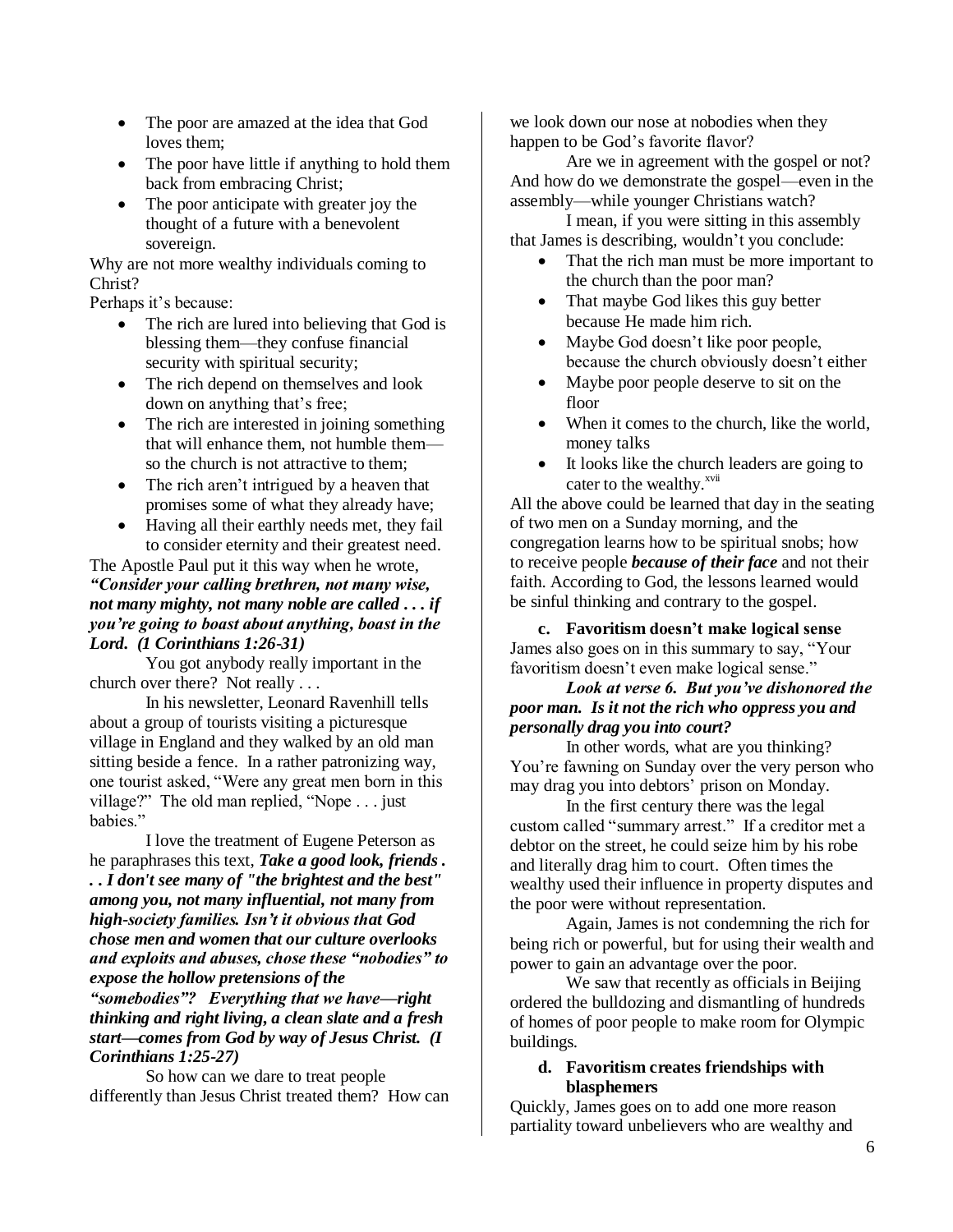#### powerful is because, *verse 7* tells us, *Do they not blaspheme the fair name by which you have been called?"*

Again, speaking in general terms, the wealthy and powerful and well connected of the world are unbelieving and antagonistic. When the church cow-tows to them they are effectively forging friendships with blasphemers.

# James writes, *"Those who blaspheme the fair name of our Lord, by which you have been called."*

That phrase, translated *"by which you have been called",* is the same Greek word used for a wife taking her husband's name in marriage. $x^{x^{x}}$ 

We are the bride of Christ—will we pander after and fuss over someone who blasphemes the name of our bridegroom? Will we give the chief seat of honor to someone who dishonors our Lord"s name and reputation? James would say, "How wrong is that?"

If you recall *verse 1*, this is why favoritism and partiality are especially sinful and at the same time, really tragic.

# Go back *to verse 1—My brethren, don't hold your faith in our glorious Lord Jesus Christ with an attitude of personal favoritism.*

In other words, we have come in here and we as an assembly are in the presence of *our glorious Lord Jesus Christ*.

You could translate it, *the Lord Jesus Christ who is the glory*—which is a reference to the shekinah glory—the brightness of the glory of God.

Isaiah prophesied that *the glory of the Lord will be revealed (Isaiah 40:5);* Paul wrote to Titus, *"we have the hope of the appearing of the glory of our great God and Savior, Christ Jesus. (Titus 2:13).*

The Greek word for glory is "*doxa'*—which gives us our word "doxology". Christ is the *doxa* the glory of God.

We praise the glory of our God, displayed through Jesus Christ.

We come as an assembly into the presence of the Lord Jesus Christ *who is glorious*!

Here"s the point—in His presence we all look shabby . . . we all look dirty compared to His holiness . . . we all look hopeless and homeless . . .

How can the church or the Christian ever play the role of a snob? Compared to Him, we look like clay pots.

But this is the glory of Christ and His gospel:

- Though we look shabby we are now saints;
- Though we are dirty daily, we have been made clean through Christ's atonement;
- Though hopeless, we have now been granted a future and a hope;
- Though homeless, we are now given royal status equally together—equally together as sons and daughters of whose eternal home is His kingdom;
- Though clay pots—He has chosen to pour into us the treasure of His gospel . . . to pour out on others.

We are not to be snobs; we should be spickets of grace.

I"ll never forget a mechanic that was working on my truck years ago in his back yard—a guy I had met—I was working on him with the gospel while he worked on my pick up—he stopped and looked at me and said, "Listen, I work out here on weekends to meet the bills . . . to make ends meet . . . sometimes late on Saturday night I"m out here and sometimes on Sunday morning . . . do you think it"d be okay if I came to your church with grease on

my hands?"And the answer, church, is what? Yes! Come join this collection of clay pots. Come join this assembly of nobodies. Jim Elliott the missionary wrote, we are all nobodies attempting to exalt Somebody.

That Somebody happens to be our Lord Jesus Christ who is glorious!

© Copyright 2010 Stephen Davey All rights reserved